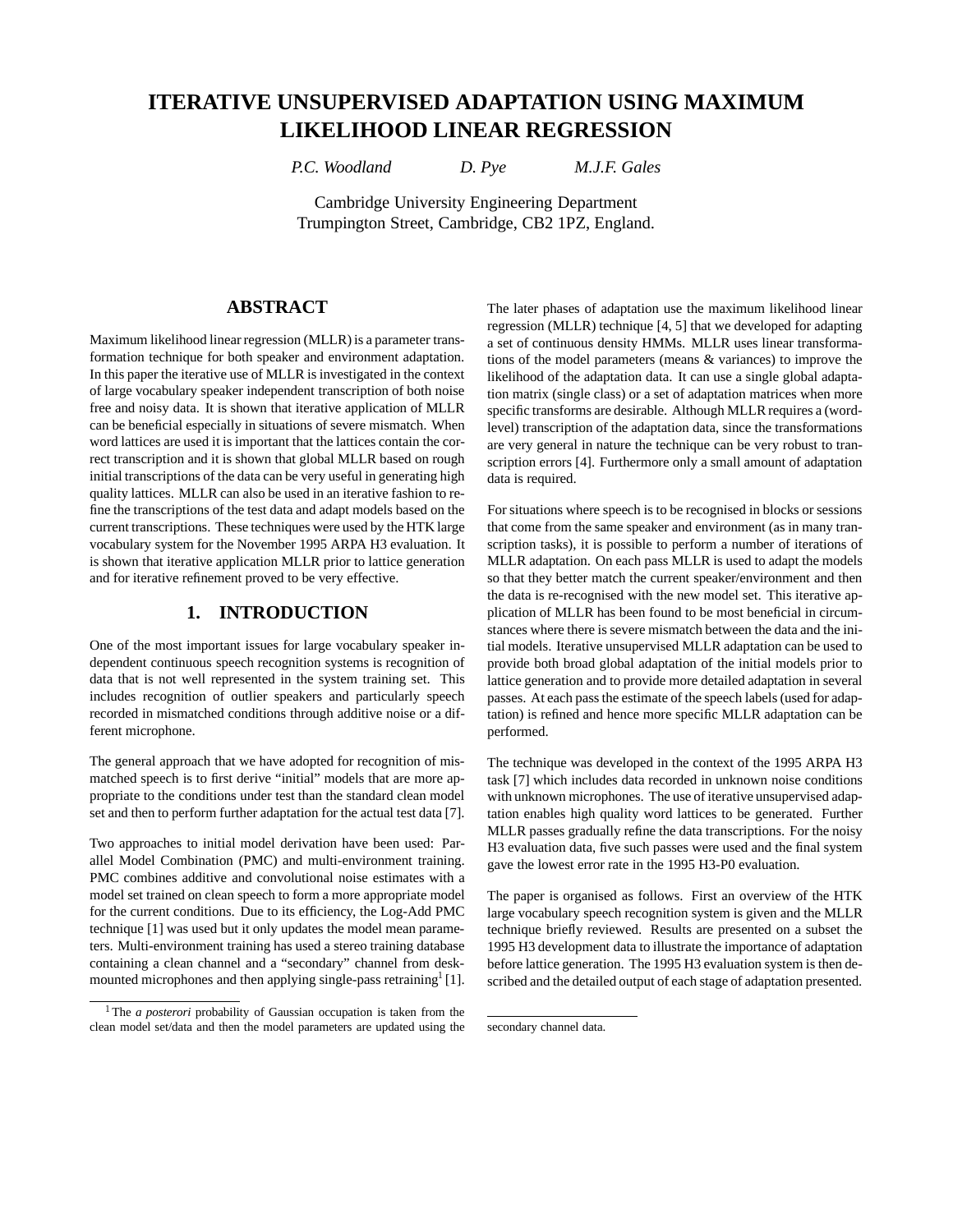## **2. HTK RECOGNITION SYSTEM**

This section gives an overview of the HTK LVCSR system. The system uses state-clustered, cross-word mixture Gaussian contextdependent acoustic models and a back-off N-gram language model. More details of the basic clean speech system can be found in [6].

In the standard system, each speech frame is represented by a 39 dimensional feature vector that consists of 12 mel frequency cepstral coefficients (MFCCs), normalised log energy along with the first and second differentials of these values. Cepstral mean normalisation (CMN) is applied. For the 1995 H3 evaluation system the MFCCs were replaced by a PLP-based [3] cepstral parameterisation and models derived by single-pass retraining.

For use with PMC, the front end is slightly modified: the zeroth cepstral coefficient replaces log energy; no CMN is performed and the regression-smoothed differentials replaced by simple differences.

The HMMs are built in a number of stages. First, the LIMSI 1993 WSJ pronunciation dictionary is used to generate phone level labels for the training data. Then in turn single Gaussian monophone HMMs, single Gaussian cross-word triphone models and single Gaussian state-clustered triphones are trained. The clustering is decision-tree based to allow for the synthesis of triphone models that don't occur in training. After clustering mixture Gaussians are estimated by iterative "mixture-splitting" and forward-backward retraining.

The acoustic training for the clean-speech system consisted of 36,493 sentences from the SI-284 WSJ0+1 data sets. These data were used to build a gender independent triphone HMM set with 6,399 speech states, with each state having a 12 component Gaussian mixture output distribution. This system, with the standard MFCC parameterisation, is the HMM-1 system of [6].

The full HTK LVCSR system also uses more complex acoustic models which take account of the preceding and following two phones (quinphone context) and also the position of word boundaries. The gender independent version of this HMM set (the HMM-2 system of [6]) had 9,354 speech states with each state characterised by a 14 component mixture Gaussian. Gender dependent versions of this system are trained by using the data from just the relevant training speakers and updating the means and mixture weights.

Gender-independent versions of HMM-1 and HMM-2 were trained on the PLP representation and secondary channel of the SI-284 data. For the clean speech part of the H3 task, gender dependent versions of HMM-2 were also trained on the primary channel of the SI-284 data. Furthermore there were some experiments performed on a PMC-based version of the HMM-1 system.

The HTK LVCSR system uses a time-synchronous decoder employing a dynamically built tree structured network decoder. This decoder can either operate in a single pass or it can be used to produce word lattices which compactly store multiple sentence hypotheses. The lattices contain both language model and acoustic information and can be used for rescoring with new acoustic models, or for the application of new language models.

MLLR was originally developed for speaker adaptation [4, 5] but can equally be applied to situations of environmental mismatch. A set of transformation matrices are estimated which are applied to the Gaussian mean parameters. We have recently extended the approach so that the Gaussian variances can also be updated [2].

The matrices are estimated so as to maximise the likelihood of the transformed models generating the adaptation data. The technique is implemented using the forward-backward algorithm and has close links with standard Baum-Welch training. The mean parameters are usually transformed by a full matrix (in the case of the HTK system  $a 40 \times 39$  matrix) or a block-diagonal matrix which accounts for only the correlations between the statics, 1st differentials and 2nd differentials as appropriate, while the variances are transformed either by a diagonal matrix (as in the experiments here) or by a more complex transform [2].

When only a small amount of data is available, or in cases where very robust transformation estimation is essential, each set of Gaussian parameters (means and variances) are transformed by a single matrix (single regression class case). As more data becomes available , or it is believed that the transcriptions are more reliable, more specific matrices can be computed using only the data that is aligned with that class. In the systems used here, all the speech Gaussians are clustered into a set of 750 base classes, these are then arranged into a hierarchy and the most specific class is generated that has enough observations to robustly estimate the MLLR matrix parameters. The silence models usually form a separate regression class.

MLLR can be applied in a number of different modes including *unsupervised incremental* in which the system generates the labelling and updates the model parameters after every utterance (or after each small block of utterances) and *transcription mode* which processes complete sessions on block (static unsupervised adaptation) as used in this paper.

#### **4. H3 DATA**

For the 1995 ARPA H3 task, speech was collected in a noisy environment with simultaneous recording from a number of far-field microphones as well as a close-talking microphone. For the development test data the talkers read from US newspaper articles published in 1994 and for the evaluation data the texts were published in 1995.

A subset of the development test data was used for initial experiments and we randomly chose one of the far-field microphones for each speaker. Results are reported on various speaker subsets for the development data. The A-weighted SNR of the development data subset varied from about 11dB to 26dB.

For the evaluation test H3-P0 data one microphone was selected by NIST for each speaker. For the H3-C0 evaluation test the same speech captured by the close-talking microphone was used. Each of 20 speakers read 15 sentences from one news article. The test was defined so that data for each speaker (or session) could be processed using transcription mode adaptation. The A-weighted SNR of the H3-P0 data from each speaker varied from about 7dB to 23dB.

#### **3. MLLR OVERVIEW**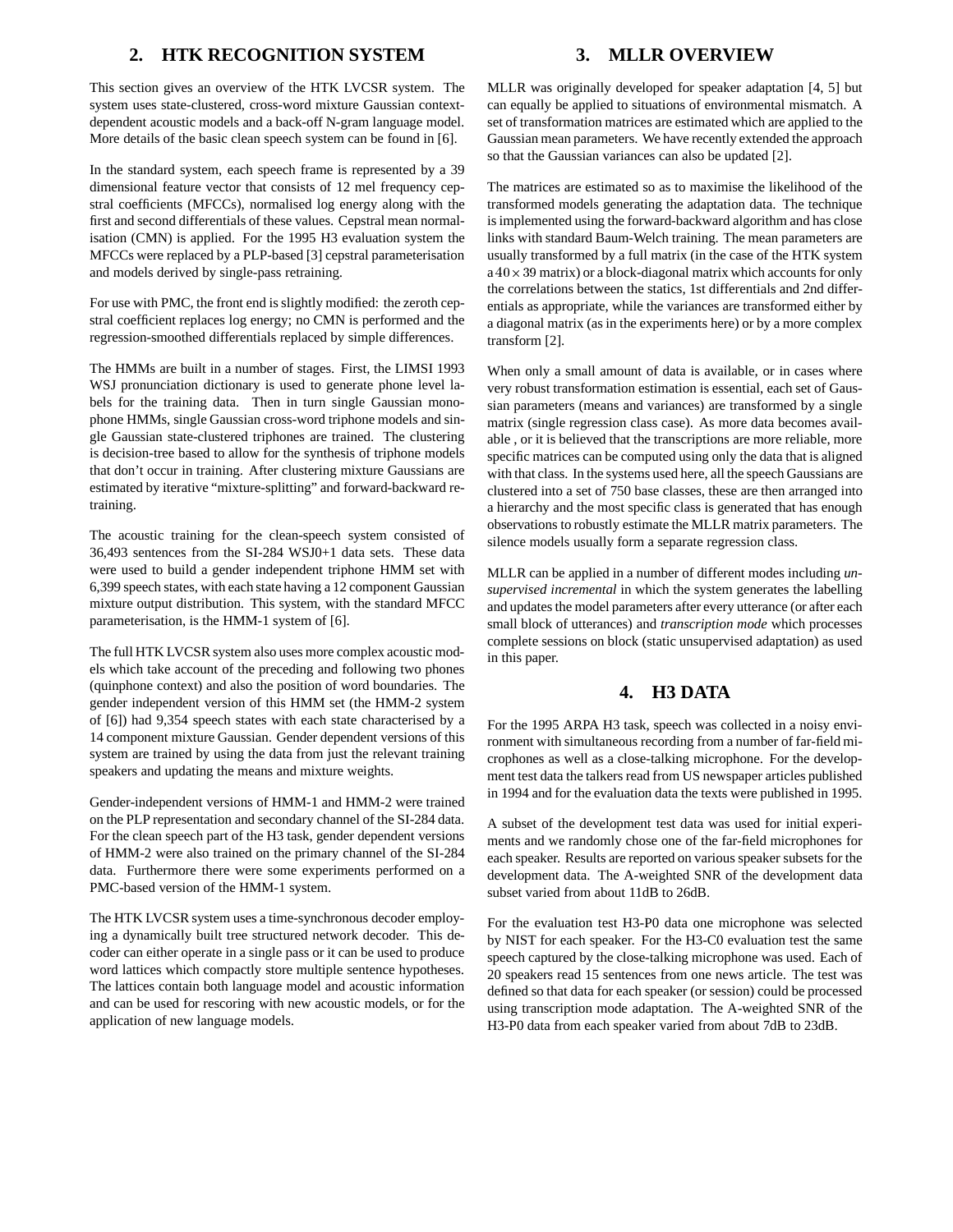## **5. LATTICE GENERATION EXPERIMENTS**

Many large vocabulary speech recognition systems perform decoding in a number of passes. Word lattices<sup>2</sup> are generated to compactly encode a set of reasonable hypotheses. These lattices are normally produced using simplified acoustic and/or language models. Later decoding stages then use more powerful and complex knowledge sources using the lattice as a word constraint network. If the lattice doesn't contain the correct answer (i.e. lattice word errors occur) then this can markedly reduce the effectiveness of later passes.

The lattices generated by the HTK system contain a set of nodes that correspond to particular time instants and arcs connecting these nodes that represent word hypotheses for the time period between two nodes. Associated with each arc are both language model and acoustic model scores. Since the acoustic models include crossword context, lattices may contain copies of each word, and further copies can be required to encode the language model constraints.

A number of experiments were performed to assess the different lattice generation strategies on the H3 development test data. In all cases either PMC-based or PLP secondary channel HMM-1 models were used with a 65k word list and a bigram language model trained on 227 million words from the 1994 NAB text corpus.

To evaluate lattice quality the lattice word error rate and lattice density [6] were measured. The lattice error rate gives a lower bound on the word error rate from rescoring the lattice; while the density is the average number of arcs in the lattice per spoken word.

| Speaker/ | <b>Baseline</b> | Prelim 1        |  |
|----------|-----------------|-----------------|--|
| Mic Pair | % Lattice Error | % Lattice Error |  |
| 704/c    | 26.3            | 15.5            |  |
| 70a/b    | 10.3            | 1.9             |  |
| 70f/d    | 18.8            | 7.6             |  |
| 70w/c    | 24.2            | 15.8            |  |

**Table 1:** Lattice error rates for several development test speakers with and without a preliminary pass & global MLLR adaptation.

Table 1 shows the lattice word error rates for the four poorest speaker/microphone pairs in our subset of the H3 development test data firstly using the PMC models directly (Baseline) for lattice generation and then generating lattices with models for which a single "preliminary" (Prelim) pass was run using tight beamwidths (to obtain a rough initial transcription) and then models adapted by global MLLR. If clean speech models (rather than PMC-compensated models) had been used directly for lattice generation it is expected that the lattice error rates would several times greater than the PMC lattice error rates.

It can be seen from Table 1 that the use of preliminary MLLR adaptation has reduced the lattice word error rate on average by more than 50%. Another benefit of this approach is that since the lattice generation used more appropriate models the total computational load is reduced.

| Model Set           | % Lattice Error | <b>Lattice Density</b> |
|---------------------|-----------------|------------------------|
| <b>Baseline</b>     | 21.2            | 3650                   |
| Prelim 1            | 11.3            | 2092                   |
| Prelim <sub>2</sub> | 83              | 1834                   |

**Table 2:** Lattice quality on sentences from speaker 704/c.

While a single preliminary pass is clearly very effective the transcription used for adaptation is from a poor system. It is expected that superior lattices could be generated with 2 preliminary recognition/MLLR adaptation passes. To examine this possibility the PLP based secondary channel system was used to generate lattices for 10 sentences of speaker 704 (c microphone) and the lattice error rates and lattice densities are given in Table 2 for no adaptation and one and two passes. The table shows that the error rate is further reduced by the second preliminary pass and also that the use of preliminary passes has overall decreased the lattice error rate by 60% while halving the size of the resulting lattices. Hence this approach to lattice generation was adopted for the H3 evaluation.

#### **6. NOV'95 H3 EVALUATION RESULTS**

This section describes the the HTK system used for the 1995 H3 evaluation and gives error rates from each of the passes through the data. Unsupervised MLLR is applied for each pass to gradually improve system performance.

## **6.1. HTK H3 System**

The HTK system used for the evaluation test data had two paths: one for high SNR signals typical of the H3-C0 data and one for low SNR data typical of the H3-P0 data. First the data for a session was classified as either high or low SNR and then processed accordingly. Both paths included similar processing: the main difference being that the HMMs used for high SNR were trained using the Sennheiser SI-284 training data and the low SNR data used models trained using the secondary channel data. Gender independent versions of both HMM-1 and HMM-2 [6] systems were trained for both paths using the PLP representation. Furthermore gender dependent HMM-2 high SNR models were also trained.

The language models were trained on a total of 406 million words of text from the 1995 reprocessed CSRNAB1 text training corpus, the 1994 development text corpus, and the H3 and H4 text data sets. All texts predated August 1 1995. A word list with 65,478 entries was derived from the most frequent words used in a subset of the data and back-off bigram, trigram and 4-gram language models built. The OOV rate of the test data (accounting for the official mappings used in scoring) was 0.56%.

First, two preliminary passes were performed on the data using the HMM-1 models with tight pruning to give a rough initial transcription. The first of these used the original models and the second used global MLLR adaptation (i.e. a single transformation for all Gaussians) and the trigram language model. Using the transcrip-

<sup>2</sup> Some systems use N-Best lists for the same purpose.